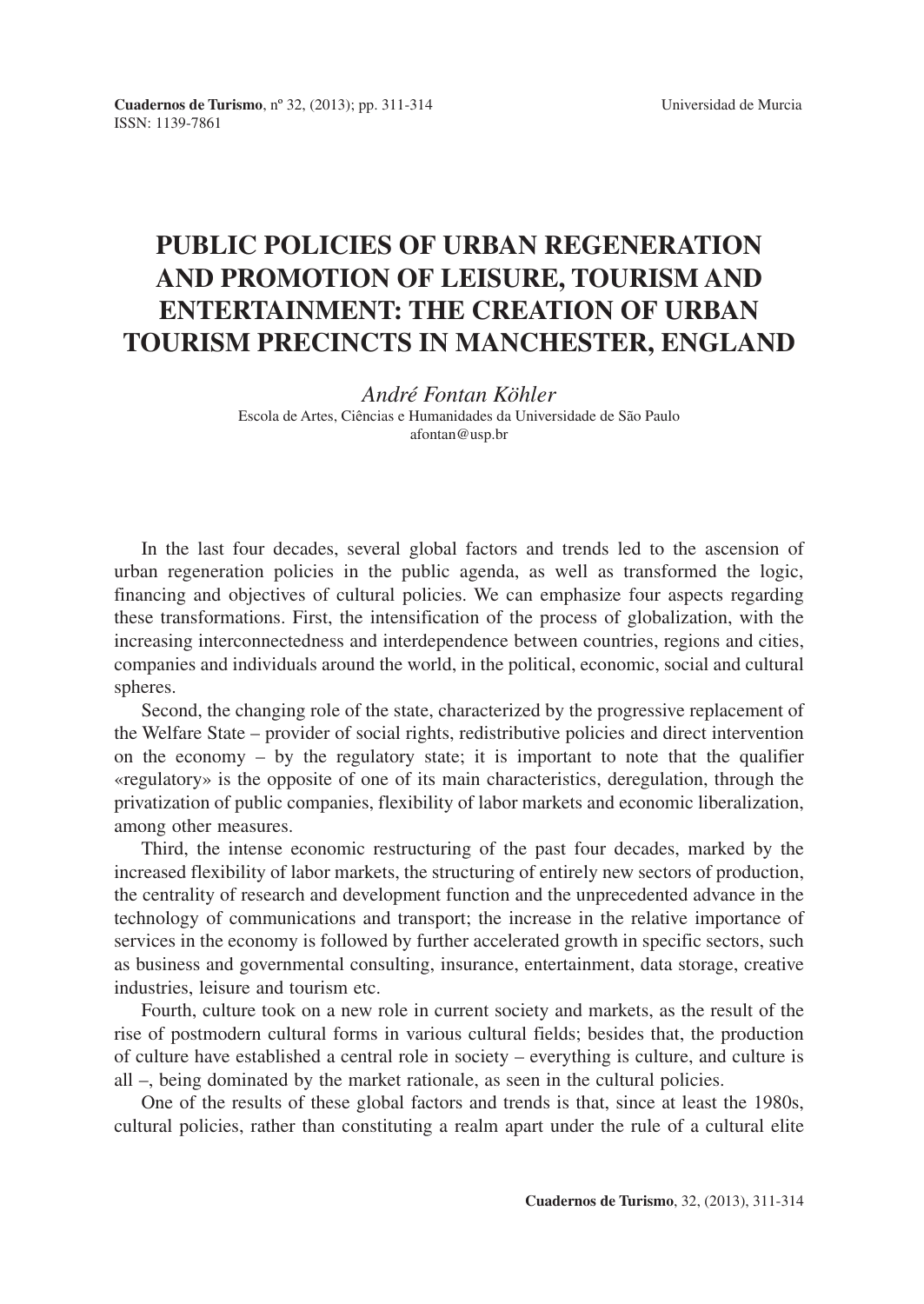or pressure groups, are increasingly embedded within broad strategies of economic development, urban regeneration and image building of cities, regions and countries.

Urban regeneration policies appeared in the last four decades in municipal strategic plans as the solution to all kinds of urban problems, being them physical, economic or social. Abandoned industrial areas, decayed and abandoned urban centres, underutilized docks, redundant monumental buildings, sometimes ruined, church courtyards and public parks, urban voids – all these structures and spaces came to be the object of urban regeneration projects.

The growing process of globalization – with the increase of transnational flows of skilled and unskilled labor, technology, speculative capital and foreign direct investment – promotes competition between cities and territories for qualified labor, companies of dynamic economic sectors and foreign investment. In short, there is the formation of a global competition between cities for the attraction of these elements with high geographical mobility. As a result, the cultural and urban regeneration policies increasingly try to prepare the city to compete for these transnational flows and to attend external users, at the expense of local residents.

Since the 1980s, many English cities have formulated and implemented urban regeneration policies, including all the centres of metropolitan counties – Manchester, Liverpool, Birmingham, Leeds, Sheffield and Newcastle. In general, the projects aim to combine the physical and functional recuperation of abandoned and/or deteriorated areas with the creation of a new local economic base. These projects promote financial and consulting services, leisure, tourism and entertainment, retail trade etc. Despite presenting common objectives, the projects produce different results, considering the particularities of each city.

The object of study of this paper is the creation, management and promotion of urbantourism precincts in central Manchester, England, within the objective, firmly pursued by the local council, since at least the late 1980s, to provide a new economic base, including turning it into a major international tourist destination.

The paper has two main objectives: a) to understand the creation of these urban tourism precincts within broader developments in England and the world, mainly referred to the new cultural and urban regeneration policies; and b) to analyze the management and promotion of the nine urban tourism precincts of central Manchester, assessing how they form the second most important tourist destination in England, and structure the experience of tourists and visitors in the city.

The research methodology included literature review, primary sources, interviews, participant observations and photographic survey. Fieldwork was conducted in January and February 2011, having contemplated Manchester, Salford, Bury, Kingston upon Hull, York, Sheffield, Liverpool, Chester and Wigan. Although the paper focuses on the former capital of cotton, it is enriched with observations regarding the other cities.

In the last twenty-five years, Manchester has become a post-industrial centre of leisure and tourism, fashion, shopping and financial and business consulting services leaving behind the reputation of being a decadent industrial city. This was the result of a series of programs, projects and activities of Central Manchester Development Corporation (1988- 1996) and later the local council. As one result, part of the central area was divided into nine urban tourism precincts, clearly identified and defined as such.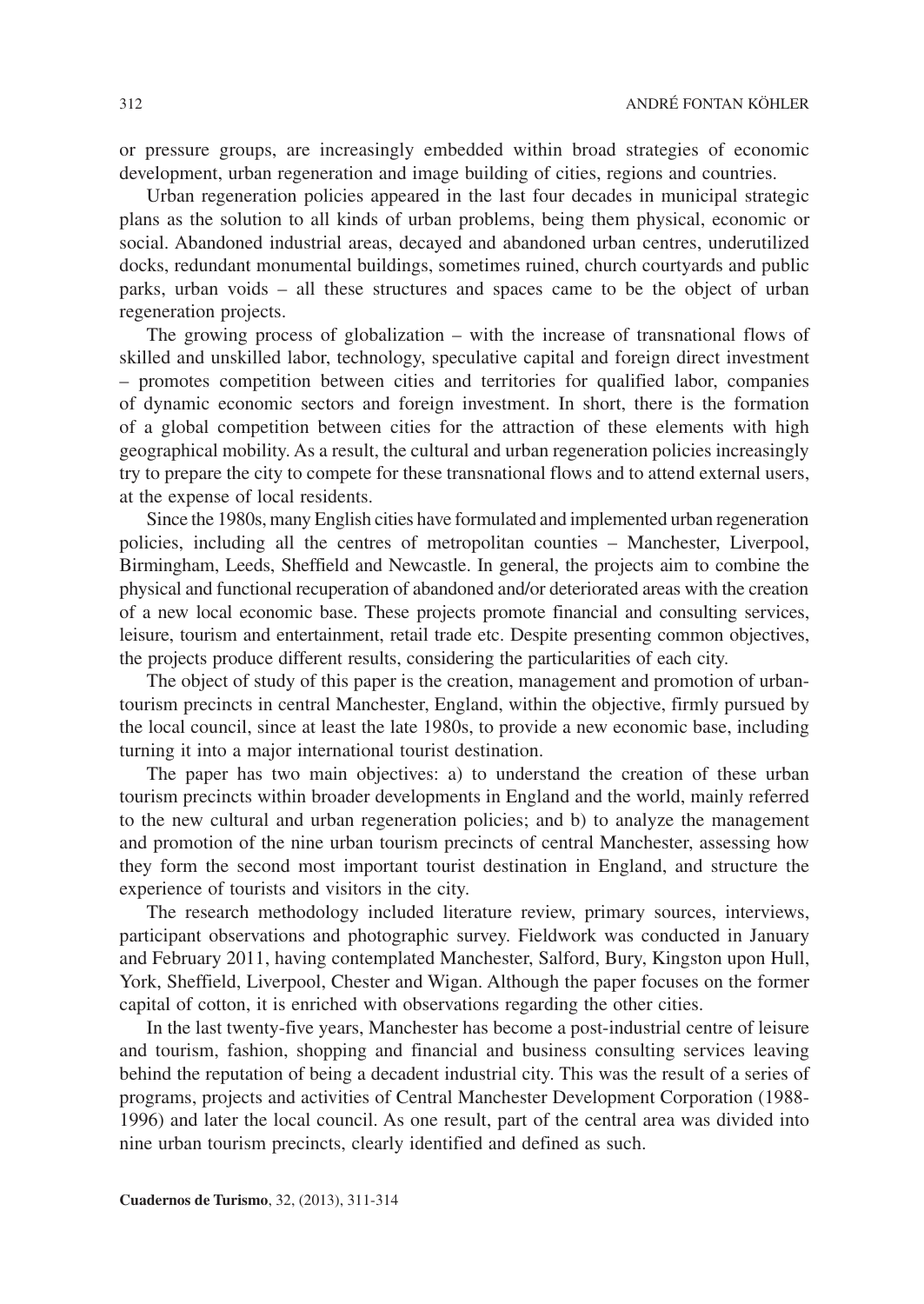The central area is undergoing an advanced process of tourismification directed by the local council; it is not possible to understand its recent history without considering the rise of tourism in the local public agenda, which favors external users – tourists and visitors – in urban policies. Even the sense of direction and place of some local residents is based on the tourism division of the central area. Moreover, affluent residents attracted to this urban space, in the last twenty-five years, demand the same business and facilities frequented by tourists and visitors, like hotels and sophisticated restaurants, unique shops, shopping centres etc.

The creation, management and promotion of nine precincts in the central area have been effective in transforming Manchester into a major European tourist destination, within the intent of creating a new economic base. The urban tourism precincts provide various advantages for the tourism development of Manchester. First, they assist tourists and visitors in exploring the central area, giving clear references of where they are, how to organize itineraries and shopping trips, and what to find in each of them. They also allow the local council to reach various tourism markets and segments, either by type of tourism (cultural, business and events etc.) or by specific audiences (LGBT etc.).

The precincts also influence the local council action in central area, regarding leisure, tourism and entertainment. This is patent in the promotion of events and festivals; the street level public action is influenced by this division. For example, Castlefield, where the urban environment (cleaning, security and urban maintenance) is particularly important, has an exclusive company to take care of public spaces, the Castlefield Management Company.

Culture is the basis of distinction of most of the precincts, from their valuable cultural heritage and major cultural facilities, the culture of particular collective identities and/or the promotion of attractive lifestyles and multicultural environments. Multiple shopping experiences are also used to promote the precincts, but the exclusivity, sophistication, big retail names and fashion are the most important elements used.

The creation, management and promotion of precincts allow Manchester to promote itself as a city that is worth nine different tourist destinations, each with its own identity, activities, facilities and experiences. That is a powerful incentive in choosing Manchester as tourist destination; besides that, the tourist or visitor is encouraged not to remain restricted to few places in the central area, but to explore the different urban tourist precincts, spending more and prolonging its stay.

The set of interviews, conversations and participant observations with tourists makes clear the precincts create the notion that Manchester is a city composed of several different tourist destinations, making it more interesting to visit and stay.

However, two observations must be made. First, the heterogeneity of the central area cultural and tourist attractions, with nine different precincts, unveils, in certain ways, homogeneity, when compared to other British cities; Chinatown and The Gay Village are emblematic in that regard. Part of this «fault» does not lie on Manchester, being the result of broader developments. For example, financial and business services demand an area as Spinningfields. For its part, the consolidation of British retail in large national and international chains is making the cities to have an increasing similar offer of shops, services and products, as one finds in the Central Retail District.